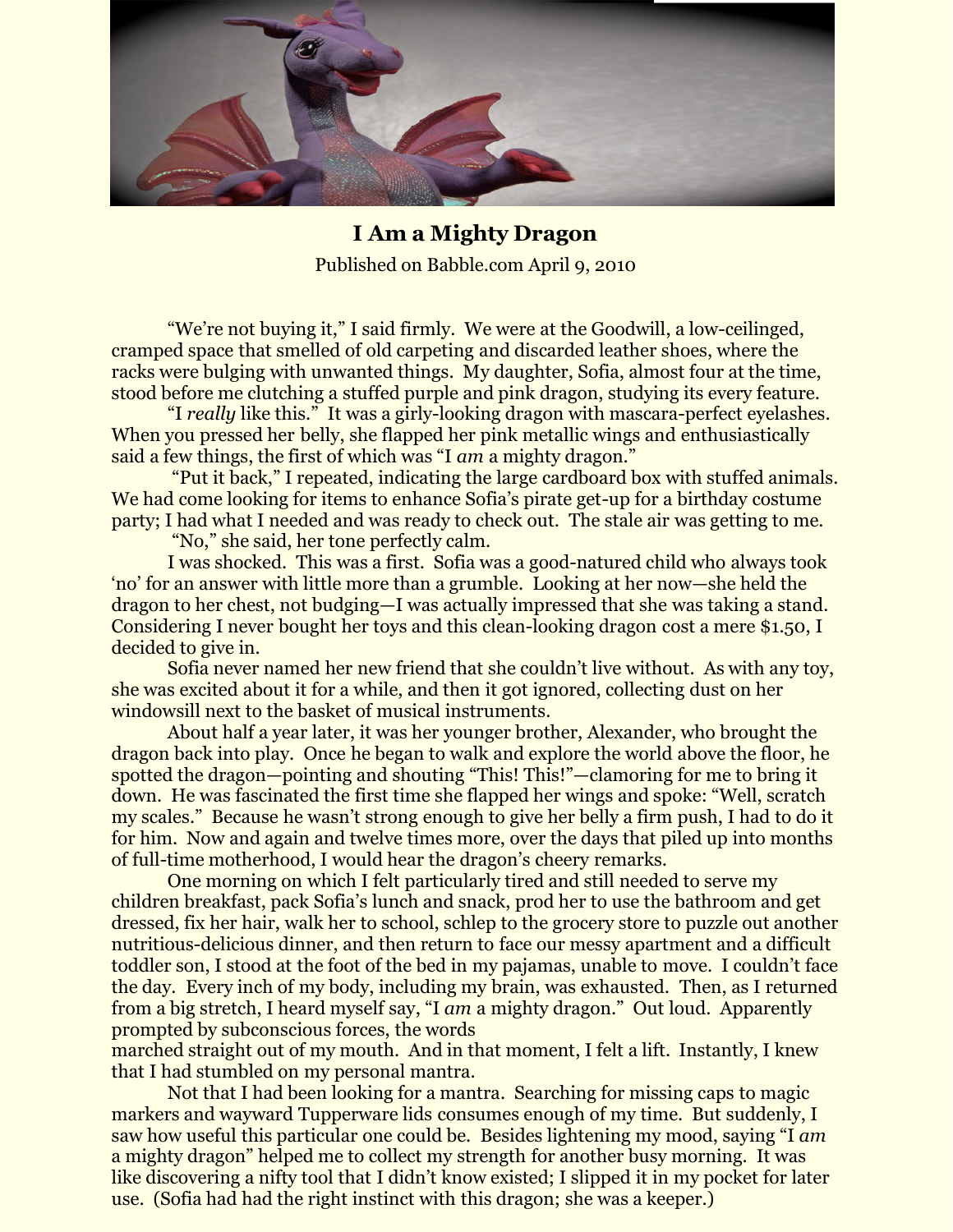My mantra has continued to come in handy, especially when I'm overwhelmed. That's when every room in the apartment is a disaster and, as I try to restore order, I'm reminded that the spaces in which I'm putting things—the toy box, linen closet, etc.—are disheveled, too. Or when, as I'm cooking supper, three-year-old Alex throws a tantrum while Sofia calls from the other room, asking for help with her first-grade homework. Amid the noise, their needs, the mess, calmly affirming that "I *am* a mighty dragon" helps me quell the urge to bang a frying pan over something (or someone) and, instead, snuff out the fires one at a time.

I'm also finding this mantra very useful in my efforts to write. Trying to compose thoughts at the end of the day—once I've hosted play dates, coaxed meals into bellies, mediated sibling squabbles, picked up toys, enforced time-outs, read stories, and brushed the teeth of an uncooperative mouth—is tough. My final gram of energy is squeezed out simultaneously with the Thomas the Train toothpaste. After kissing the kids goodnight and masterminding a way to fit that one final item into the dishwasher, this tired dragon feels like parking her tail on the couch and relaxing next to her husband, maybe with a TV show or a magazine.

But evenings provide my longest stretch of uninterrupted writing time; I can't squander this portion of the day when nobody needs me. By reminding myself of the kind of dragon I am (and sometimes with the added boost of coffee), I will myself to sit down at the computer.

Occasionally, I write in the early morning when my family is still asleep. When my cell phone alarm vibrates under my pillow at the dark hour of 5:30 or 6 a.m. and I struggle between my exhaustion and my ambition, telling myself that "I *am* a mighty dragon" strengthens my resolve. On these chilly, silent mornings, as I sit on the living room couch with my laptop, watching its first displays of light, I must repeat the mantra a few times to activate the lights in my brain. Later in the day, when I'm dragging, I make it a special point to be a patient and attentive—even fun—mother because, well, that's what mighty dragons do.

It's a self-fulfilling prophecy: You tell yourself something repeatedly, and you believe it. I've convinced myself that I'm a mighty dragon. I refuse to be intimidated by my circumstances. Saying this mantra, I become bigger than whatever obstacles lie before me. For maximum effectiveness, I must say it like the dragon does, with the emphasis on the verb: "I *am* a mighty dragon." It's as if deep down she sensed it all along but just found proof. Following this pronouncement, I breathe some fire, and I charge toward my next challenge. (Okay, maybe I don't *charge* toward the challenge, but I suck it up and face it.)

"I *am* a mighty dragon" may initially sound like other motivational phrases, but it is unmatched. Nike's blunt "Just do it" zeroes in on a single task that needs doing. But it says nothing about the enduring capabilities of the doer. The little engine's "I think I can…I think I can…" while hopeful, lacks immediate conviction. It requires repetition and momentum to build its power. I'm a fan of "You go, girl!" but it requires someone else to deliver that encouragement. All of these mantras can be successful moraleboosters, but, my fellow villagers, "I *am* a mighty dragon" dominates the land. It's large. It's fierce. If you say it with your heart and feel it in your bones, you, too, could be unstoppable.

I should clarify: "I *am* a mighty dragon" is not a magic spell. Saying it doesn't make the container in the fridge with the stinky, slimy leftover rice from two weeks ago